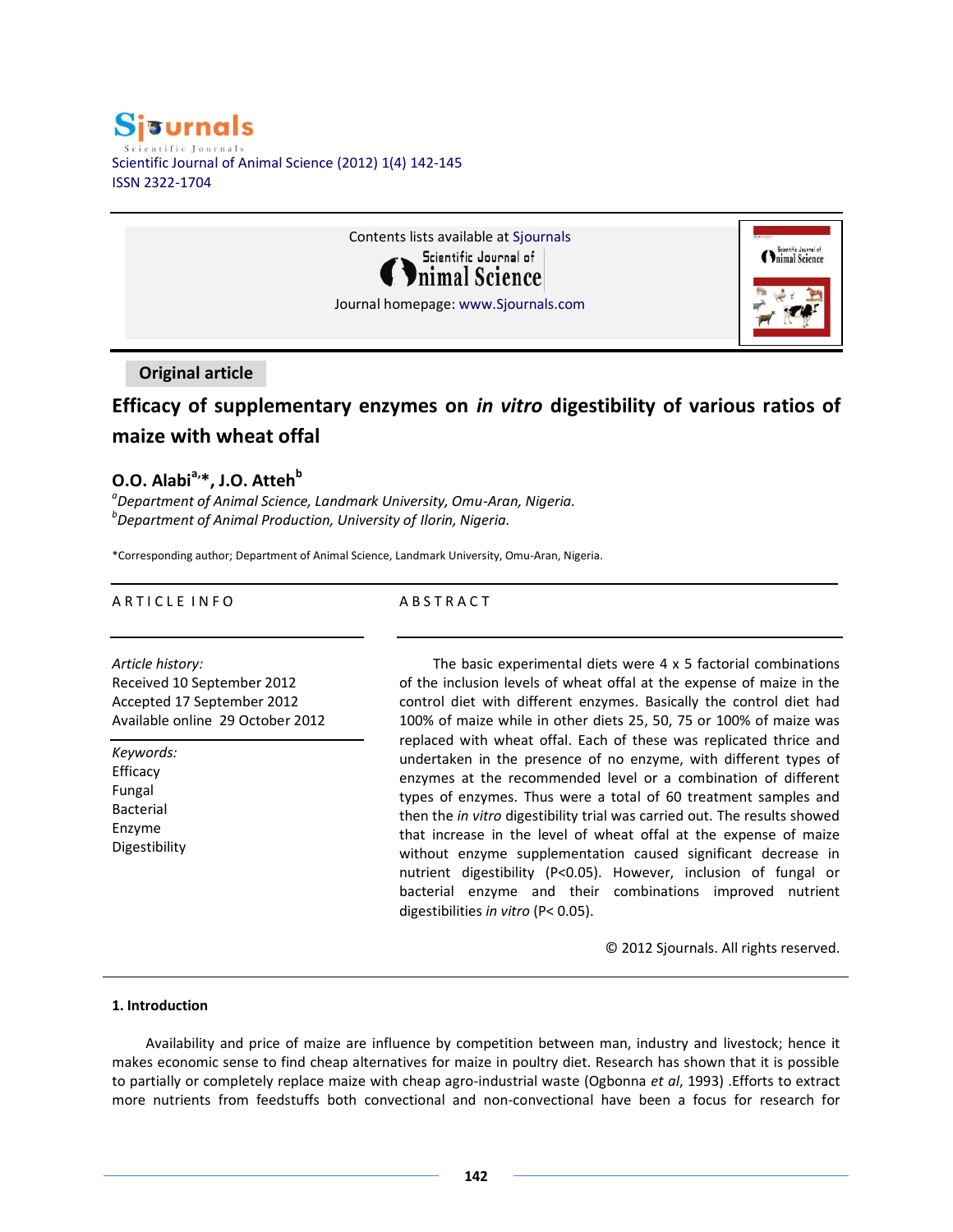decades. In recent times more efforts has been directed toward *in vivo* digestibility trial for these alternative feed ingredients. However the *in vitro* digestibility techniques offers one potential method for evaluation of nutritive value of feed, in vitro systems are also valuable tools to investigate the mode of enzyme action and the development of new feed enzyme application (Morten *et al*,2004). The *in vitro* digestibility techniques is known to avoid the utilization of animals, hence the strength of *in vitro* model experiments is that trials can be repeated under exactly the same conditions in a series of experiments while *in vivo* studies are subject to the large physiological developmental stages and then animals of the same species, age and sex differs slightly in their digestibility ability (McDonald *et al*, 1987).

There is some information on the *in vivo* investigation on enzyme supplementation of feed ingredients of poultry. However the efficacy of *in vitro* enzyme supplementation on the digestibility of high fibre feed ingredients has not been fully addressed. Hence, this study aimed at investigating *in vitro* digestibility of diets based on substitution of wheat offal for maize with or without enzyme addition.

### **2. Materials and methods**

The basic experimental diets were 4 \* 5 factorial combinations of the inclusion levels of wheat offal at the expense of maize in the control diet with different enzymes. Basically the control diet had 100% of maize while in other diets 25, 50, 75 or 100% of maize was replaced with wheat offal as shown in table 1. Each of these was replicated thrice and undertaken in the presence of no enzyme, with different types of enzymes at the recommended level or a combination of different types of enzymes. Thus were a total of 60 treatment samples.

#### **Table 1**

| composition or experimental dicts |                |                |           |     |              |     |     |     |     |             |                |     |           |     |           |           |     |     |     |             |
|-----------------------------------|----------------|----------------|-----------|-----|--------------|-----|-----|-----|-----|-------------|----------------|-----|-----------|-----|-----------|-----------|-----|-----|-----|-------------|
|                                   | <b>Diets</b>   |                |           |     |              |     |     |     |     |             |                |     |           |     |           |           |     |     |     |             |
| <b>Items</b>                      | 1              | $\overline{2}$ | 3         | 4   | 5            | 6   | 7   | 8   | 9   | 10          | 11 12          |     | 13        | 14  | 15        | 16        | 17  | 18  | 19  | 20          |
| Maize                             | 100 75 50 25 0 |                |           |     |              | 100 | 75  | 50  | 25  | $\mathbf 0$ | 100 75         |     | 50        | 25  | 0         | 100       | 75  | 50  | 25  | $\mathbf 0$ |
| Wheat offal                       | $\Omega$       |                |           |     | 25 50 75 100 | 0   | 25  | 50  |     | 75 100      | $\overline{0}$ | 25  | 50        | 75  | 100       | 0         | 25  | 50  | 75  | 100         |
| No Enzyme                         | $+$            | $+$            | $\ddot{}$ | $+$ | $+$          |     |     |     |     |             |                |     |           |     |           |           |     |     |     |             |
| Fungal<br>Enzyme                  |                |                |           |     |              | $+$ | $+$ | $+$ | $+$ | $+$         |                |     |           |     |           |           |     |     |     |             |
| Bacterial<br>Enzyme               |                |                |           |     |              |     |     |     |     |             | $\pm$          | $+$ | $\ddot{}$ | $+$ | $\ddot{}$ |           |     |     |     |             |
| Combination<br>of Enzymes         |                |                |           |     |              |     |     |     |     |             |                |     |           |     |           | $\ddot{}$ | $+$ | $+$ | $+$ | $\ddot{}$   |

Composition of experimental diets

- Treatment not included +Treatment included

### **2.1. The in vitro digestibility experiment**

Four grams of each diet was weighed in three replicates into a test tube, 10mls of pepsin in 0.1M hydrochloric acid was added and the content incubated at 40<sup>o</sup>C for 30 minutes on a shaker, Samples were then neutralized with 0.2M sodium hydroxide followed by addition of 5mls of pancreatin (0.2%w/v) in a buffer solution such that a pH of 6-7 was maintained. The mixture was incubated for 2 hours with shaking at a temperature of 40<sup>o</sup>C. Thereafter, the content of each test tube was filtered using weighed filter paper and a vacuum pump. The filterate (digested material) was discarded while the residue was oven-dried at 70<sup>o</sup>C for 24 hours.

### **2.2. Analysis**

The diets and samples of oven-dried residues were subjected to proximate analysis (Table 2) using the method of the AOAC (2008) Crude protein was determined using the Kjeldahl procedure. Ether extract was determined by subjecting the samples to petroleum ether (b.p 60-80 $^{\circ}$ C) extraction in a soxhlet apparatus. Crude fibre of the samples was determined by method described by cullison (1982). All the data were subjected to Analysis of Variance using the model for factorial design and the significant differences between means were compared using Duncan's Multiple Range Test (1955).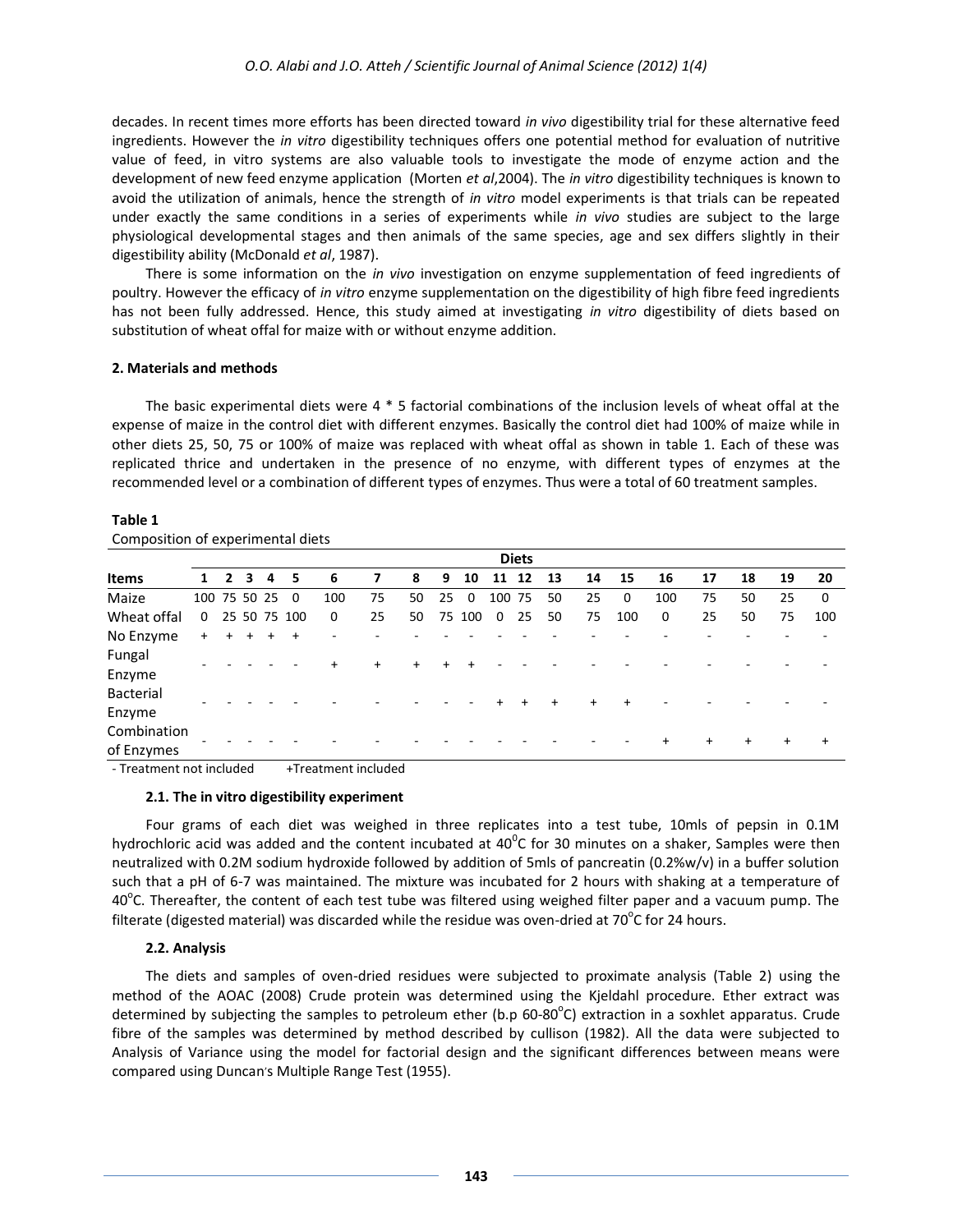*O.O. Alabi and J.O. Atteh / Scientific Journal of Animal Science (2012) 1(4)*

| Analyzed Huthelit Content of the based on substitution of wheat onal for marze. |        |        |        |        |  |  |  |  |
|---------------------------------------------------------------------------------|--------|--------|--------|--------|--|--|--|--|
| <b>Analyzed content</b>                                                         | Diet 1 | Diet 2 | Diet 3 | Diet 4 |  |  |  |  |
| Dry Matter (%)                                                                  | 89.20  | 95.27  | 94.00  | 90.70  |  |  |  |  |
| Crude Protein (%)                                                               | 8.75   | 12.68  | 14.22  | 16.40  |  |  |  |  |
| Crude Fat (%)                                                                   | 3.80   | 3.50   | 3.40   | 3.00   |  |  |  |  |
| Crude Fibre (%)                                                                 | 2.50   | 6.30   | 10.00  | 11.30  |  |  |  |  |
| ME(MJ/Kg)                                                                       | 14.31  | 7.58   | 6.08   | 5.22   |  |  |  |  |

 **Table 2**

Analyzed nutrient content of diet based on substitution of wheat offal for maize.

## **3. Results and discussion**

Table 3 showed the effects of ratios of maize to wheat offal and types of enzymes on in vitro nutrient digestibility. Increase in dietary level of wheat offal in absence of enzyme caused a significant decrease in protein, fat and fibre digestibilities. However, supplementing diet with fungal enzyme caused a significant increase (P<0.05) in protein and fibre digestibilities. Protein digestibility for diets supplemented with bacterial or a combination of enzymes were comparable (P>0.05) irrespective of the ratio of wheat offal Crude fat showed significant decrease (P <0.05) with increasing levels of wheat offal. However, there was significant increase in digestibility with enzyme supplementation. Fibre digestibility above ratio 1: 1 inclusion level of wheat offal without enzyme supplementation showed a significant decrease in fibre digestibility.

Effects of ratio of maize to wheat offal and types of enzymes on *in vitro* nutrient digestibility.

| Level of wheat offal (LW)     | Crude protein (%)  | Crude fat (%)      | Crude fibre (%)    |
|-------------------------------|--------------------|--------------------|--------------------|
| Ratio of Maize: Wheat Offal   | *                  | $\ast$             | *                  |
| 4:0                           | $63.40^c$          | 70.30 <sup>c</sup> | 55.40 <sup>c</sup> |
| 3:1                           | 62.30 <sup>c</sup> | 69.90 <sup>c</sup> | 53.70 <sup>b</sup> |
| 1:1                           | 61.50 <sup>c</sup> | $67.10^{b}$        | 53.60 $b$          |
| 1:3                           | $55.10^{b}$        | $66.70^{b}$        | $43.80^{a}$        |
| 0:4                           | 52.50 <sup>a</sup> | $65.30^{a}$        | $41.50^{a}$        |
| Type of Enzyme (TE)           | $\ast$             | $\ast$             | $\ast$             |
| No Enzyme                     | $64.30^{a}$        | $67.30^{a}$        | $55.50^{a}$        |
| Fungal Enzyme                 | 69.10 <sup>c</sup> | 71.60 <sup>b</sup> | 58.80 <sup>c</sup> |
| <b>Bacterial Enzyme</b>       | 65.70 <sup>b</sup> | $70.40^{b}$        | 56.30 $b$          |
| <b>Combination of Enzymes</b> | $65.30^{b}$        | 76.40 <sup>c</sup> | $55.50^{a}$        |
| LW x TE                       | $\ast$             | $\ast$             | $\ast$             |
| <b>SEM</b>                    | 2.76               | 2.08               | 0.77               |

\*Means within the same column followed by different superscripts are significant different (P<0.05).

There are many reasons for exclusion of high fibrous feed ingredient in poultry diets, among which is decreased digestibility of nutrient (Bach, 1997) as a result of arabinoxylans which are the main Non Starch Polysaccharide (NSP) contained in cereal based feed ingredients. Arabinoxylans are known to increase viscosity of digestive content, hence interfered with digestion which can be detrimental to nutrient utilization. Enzymes help to decrease viscosity of digestive content resulting in improvement in nutrient digestibility. Mod *et al* (1983) opined that the release of nutrient from fibrous feedstuff with addition of exogenous enzyme is possible *in vitro*. In this study, increase in the level of wheat offal in the absence of supplementary enzyme caused a decrease in nutrient digestibility while the addition of supplementary enzyme improved nutrient digestibility. This observation agrees with the results of Cowieson and Acamovic (2003) when peanut was supplemented with enzymes. Furthermore, supplementation of the diets in this study with combination of enzymes had better effect on crude fat this might be as a result of synergistic effects of different enzymes on the diet. According to Creswell (1994) enzyme cocktail should be more effective and better to those supplemented with individual enzyme. Results of this study showed that fungal enzyme was efficient in fibre digestion which is in agreement with Akinfemi and Mukar (2012) who reported improved digestibility of lignin with fungal treatment. The increase